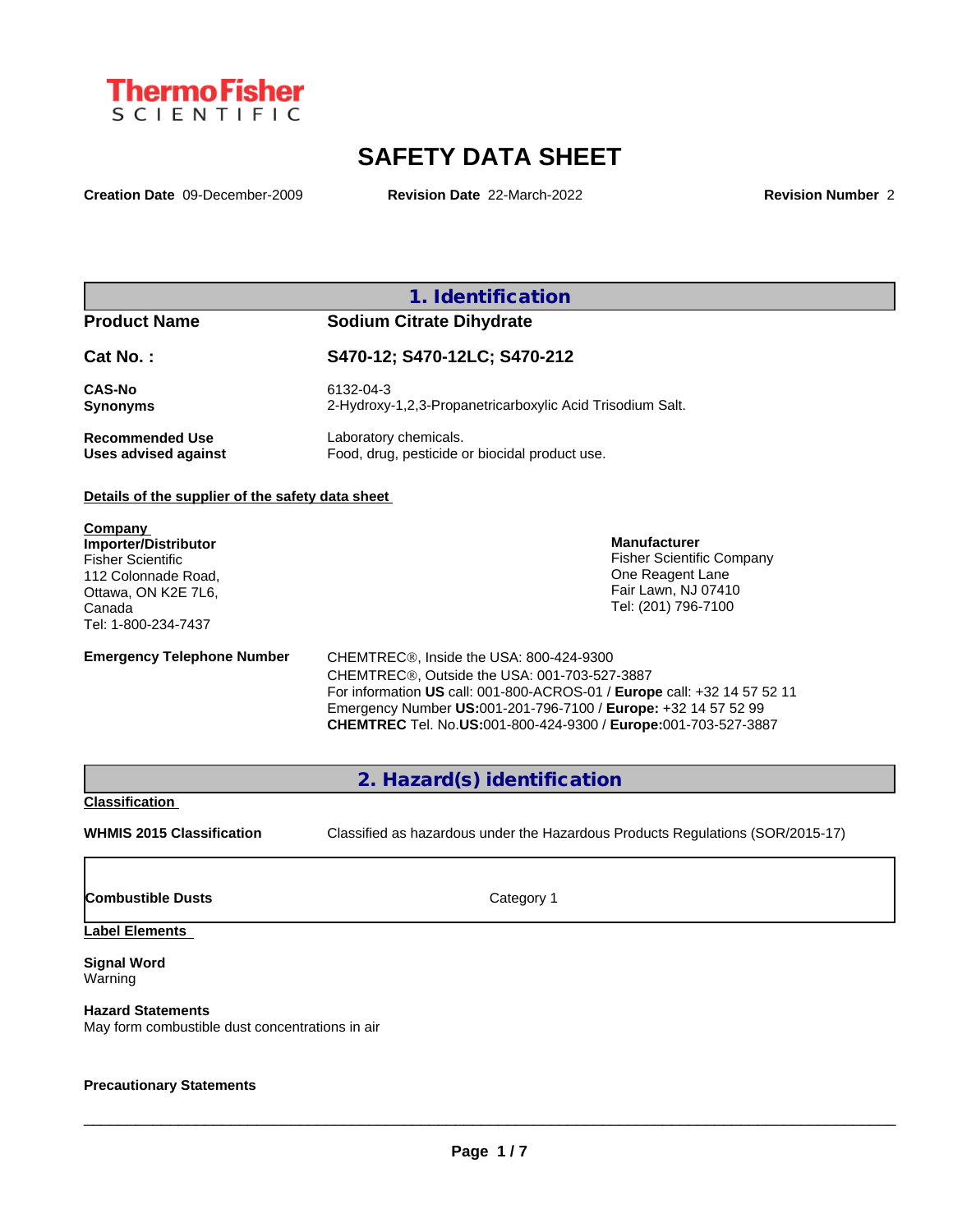#### **Prevention**

Keep container tightly closed

Keep away from heat, hot surfaces, sparks, open flames and other ignition sources. No smoking

**Response**

In case of major fire and large quantities: Evacuate area. Fight fire remotely due to the risk of explosion

#### **Storage**

Store in a well-ventilated place. Keep container tightly closed

#### **Disposal**

Dispose of contents/container to an approved waste disposal plant

## **3. Composition/Information on Ingredients**

| mnanani<br>116111                      | -NM<br>rac.          | Mainh40/ |
|----------------------------------------|----------------------|----------|
| dihvdrate<br>ہ دی ہ<br>citrate<br>munt | <b>0100</b><br>- ב⊿י | ገር<br>ں۔ |
| - -<br>citrate<br>i risodium           | $68-04-2$            |          |

|                                                                     | 4. First-aid measures                                                                                                                |
|---------------------------------------------------------------------|--------------------------------------------------------------------------------------------------------------------------------------|
| <b>Eye Contact</b>                                                  | Rinse immediately with plenty of water, also under the eyelids, for at least 15 minutes. Get<br>medical attention if symptoms occur. |
| <b>Skin Contact</b>                                                 | Wash off immediately with plenty of water for at least 15 minutes. If skin irritation persists,<br>call a physician.                 |
| <b>Inhalation</b>                                                   | Remove to fresh air. Get medical attention immediately if symptoms occur. If not breathing,<br>give artificial respiration.          |
| Ingestion                                                           | Do NOT induce vomiting. Get medical attention immediately if symptoms occur.                                                         |
| <b>Most important symptoms/effects</b><br><b>Notes to Physician</b> | No information available.<br>Treat symptomatically                                                                                   |

**5. Fire-fighting measures**

| <b>Suitable Extinguishing Media</b>                               | Water spray, carbon dioxide (CO2), dry chemical, alcohol-resistant foam. |  |  |
|-------------------------------------------------------------------|--------------------------------------------------------------------------|--|--|
| No information available<br><b>Unsuitable Extinguishing Media</b> |                                                                          |  |  |
| <b>Flash Point</b><br>Method -                                    | No information available<br>No information available                     |  |  |
| <b>Autoignition Temperature</b>                                   | 500 °C / 932 °F                                                          |  |  |
| <b>Explosion Limits</b>                                           |                                                                          |  |  |
| <b>Upper</b>                                                      | No data available                                                        |  |  |
| Lower                                                             | No data available                                                        |  |  |
| Sensitivity to Mechanical Impact No information available         |                                                                          |  |  |
| <b>Sensitivity to Static Discharge</b>                            | No information available                                                 |  |  |

#### **Specific Hazards Arising from the Chemical**

Thermal decomposition can lead to release of irritating gases and vapors. Dust can form an explosive mixture with air. Fine dust dispersed in air may ignite.

#### **Hazardous Combustion Products**

Carbon monoxide (CO). Carbon dioxide (CO2). Sodium oxides. **Protective Equipment and Precautions for Firefighters**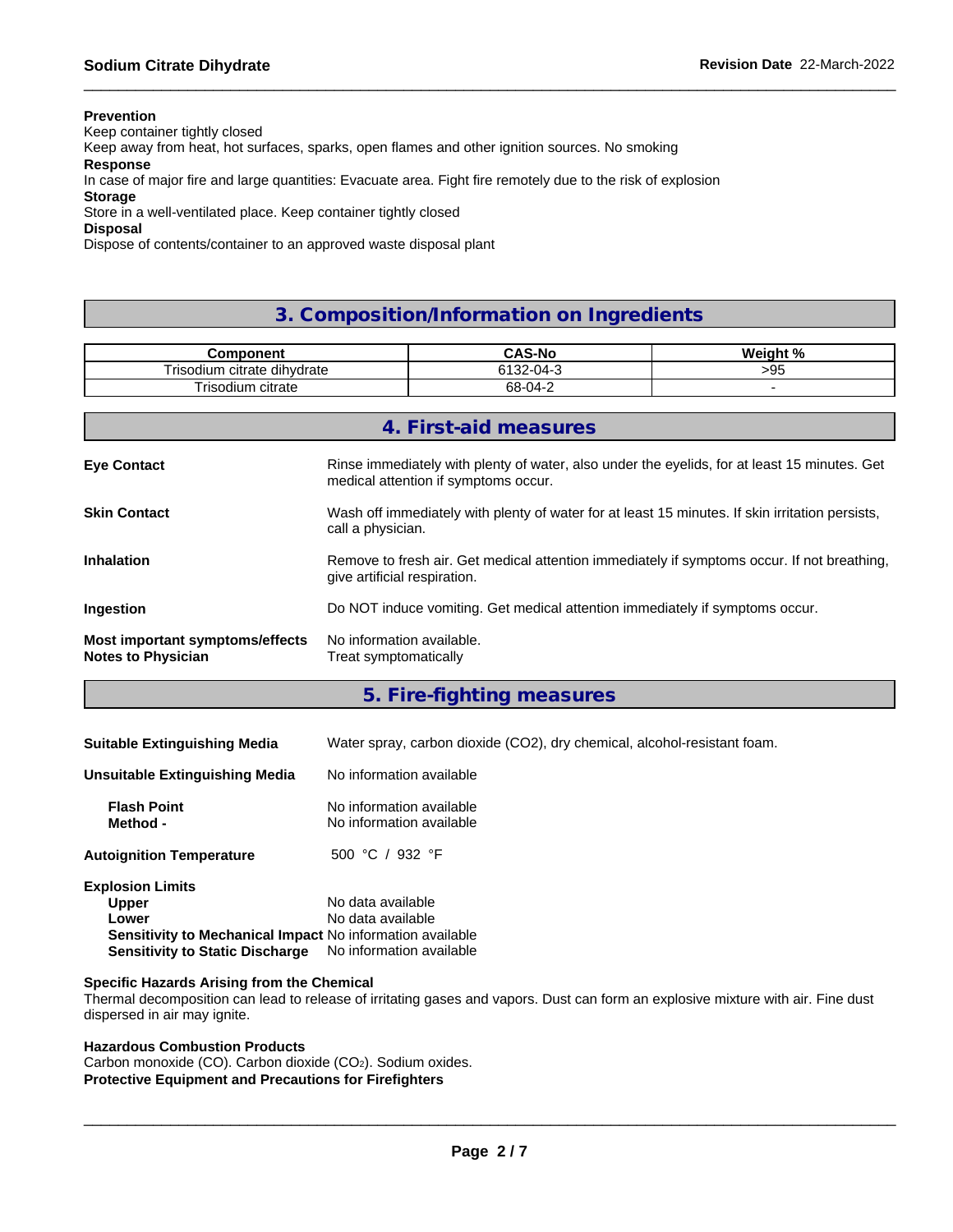As in any fire, wear self-contained breathing apparatus pressure-demand, MSHA/NIOSH (approved or equivalent) and full protective gear.

#### **NFPA**

| <b>Health</b>                    | <b>Flammability</b>                                                                                                                    | <b>Instability</b>                                                                      | <b>Physical hazards</b><br>N/A |
|----------------------------------|----------------------------------------------------------------------------------------------------------------------------------------|-----------------------------------------------------------------------------------------|--------------------------------|
|                                  | 6. Accidental release measures                                                                                                         |                                                                                         |                                |
| <b>Personal Precautions</b>      | Ensure adequate ventilation. Avoid dust formation. Avoid contact with skin and eyes. Use<br>personal protective equipment as required. |                                                                                         |                                |
| <b>Environmental Precautions</b> | Information.                                                                                                                           | No special environmental precautions required. See Section 12 for additional Ecological |                                |

**Methods for Containment and Clean** Sweep up and shovel into suitable containers for disposal. Avoid dust formation. **Up**

|                            | 7. Handling and storage                                                                                                                                            |
|----------------------------|--------------------------------------------------------------------------------------------------------------------------------------------------------------------|
| <b>Handling</b>            | Ensure adequate ventilation. Avoid contact with skin, eyes or clothing. Avoid ingestion and<br>inhalation. Avoid dust formation.                                   |
| Storage.                   | Keep containers tightly closed in a dry, cool and well-ventilated place. Incompatible<br>Materials. Strong oxidizing agents. Strong reducing agents. Acids. Bases. |
|                            | 8. Exposure controls / personal protection                                                                                                                         |
| <b>Exposure Guidelines</b> | This product does not contain any hazardous materials with occupational exposure<br>limitsestablished by the region specific regulatory bodies.                    |

#### **Engineering Measures**

Ensure adequate ventilation, especially in confined areas. Ensure that eyewash stations and safety showers are close to the workstation location.

| Personal protective equipment |                          |                                                                                   |                                                                                    |
|-------------------------------|--------------------------|-----------------------------------------------------------------------------------|------------------------------------------------------------------------------------|
| <b>Eve Protection</b>         | EN166.                   | Wear appropriate protective eyeglasses or chemical safety goggles as described by | OSHA's eye and face protection regulations in 29 CFR 1910.133 or European Standard |
| <b>Hand Protection</b>        |                          | Wear appropriate protective gloves and clothing to prevent skin exposure.         |                                                                                    |
| Glove material                | <b>Breakthrough time</b> | <b>Glove thickness</b>                                                            | <b>Glove comments</b>                                                              |
| Nitrile rubber                | See manufacturers        |                                                                                   | Splash protection only                                                             |
| Neoprene                      | recommendations          |                                                                                   |                                                                                    |

Inspect gloves before use. observe the instructions regarding permeability and breakthrough time which are provided by the supplier of the gloves. (Refer to manufacturer/supplier for information) gloves are suitable for the task: Chemical compatability, Dexterity, Operational conditions, User susceptibility, e.g. sensitisation effects, also take into consideration the specific local conditions under which the product is used, such as the danger of cuts, abrasion. gloves with care avoiding skin contamination.

#### **Respiratory Protection**

No protective equipment is needed under normal use conditions.

**Recommended Filter type:** Particle filter

#### **Environmental exposure controls**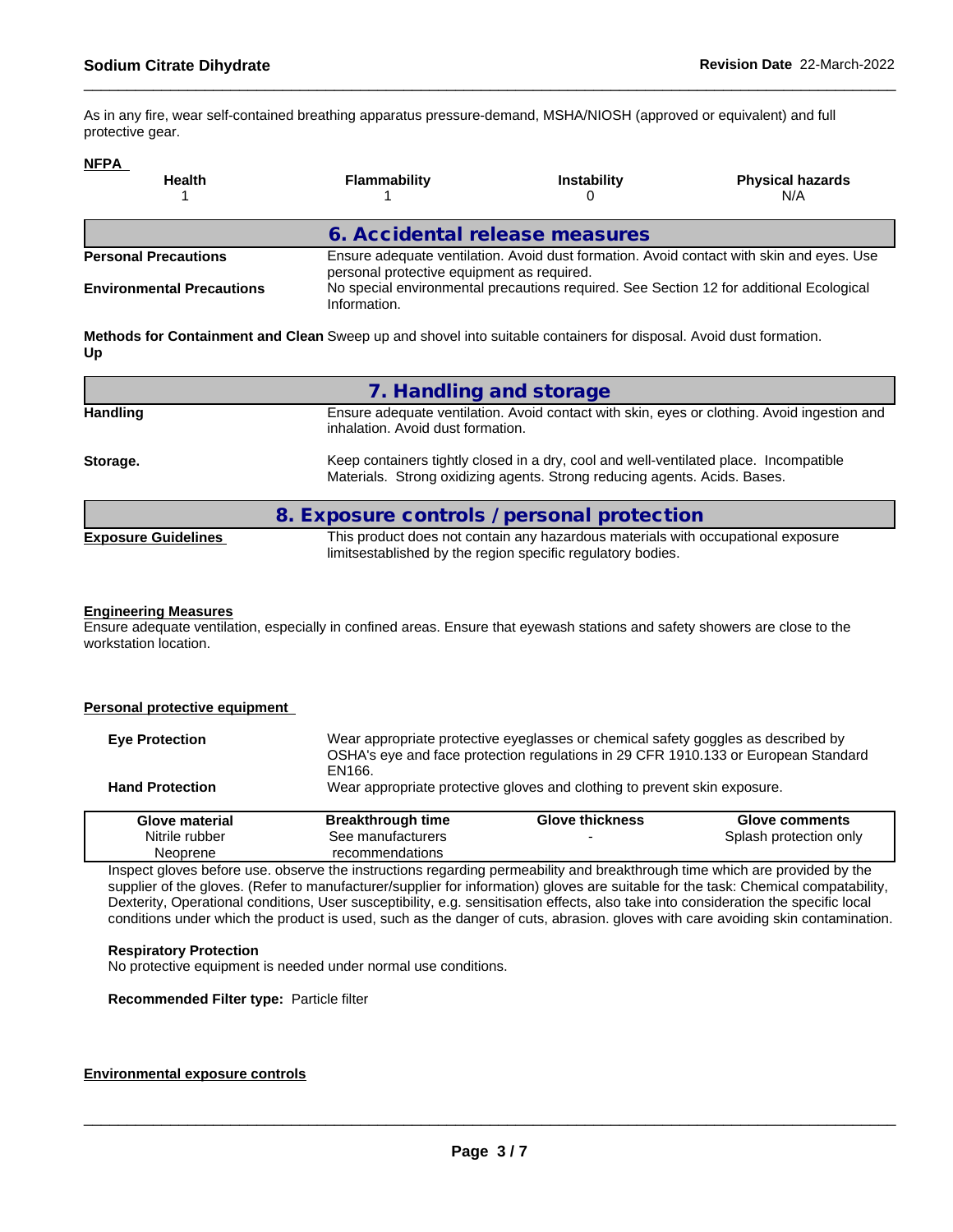No information available.

### **Hygiene Measures**

Handle in accordance with good industrial hygiene and safety practice. Keep away from food, drink and animal feeding stuffs. Do not eat, drink or smoke when using this product. Remove and wash contaminated clothing and gloves, including the inside, before re-use. Wash hands before breaks and after work.

|--|--|

| <b>Physical State</b>                         | Solid                           |  |  |
|-----------------------------------------------|---------------------------------|--|--|
| Appearance                                    | White                           |  |  |
| Odor                                          | <b>Odorless</b>                 |  |  |
| <b>Odor Threshold</b>                         | No information available        |  |  |
| рH                                            | 8.4 $@$ 20 $°C$ 5% ag. solution |  |  |
| <b>Melting Point/Range</b>                    | >300 °C / 572 °F                |  |  |
| <b>Boiling Point/Range</b>                    | No information available        |  |  |
| <b>Flash Point</b>                            | No information available        |  |  |
| <b>Evaporation Rate</b>                       | Not applicable                  |  |  |
| <b>Flammability (solid,gas)</b>               | No information available        |  |  |
| <b>Flammability or explosive limits</b>       |                                 |  |  |
| <b>Upper</b>                                  | No data available               |  |  |
| Lower                                         | No data available               |  |  |
| <b>Vapor Pressure</b>                         | No information available        |  |  |
| <b>Vapor Density</b>                          | Not applicable                  |  |  |
| <b>Specific Gravity</b>                       | No information available        |  |  |
| <b>Solubility</b>                             | Soluble in water                |  |  |
| <b>Partition coefficient; n-octanol/water</b> | No data available               |  |  |
| <b>Autoignition Temperature</b>               | 500 °C / 932 °F                 |  |  |
| <b>Decomposition Temperature</b>              | $>230^{\circ}$ C                |  |  |
| <b>Viscosity</b>                              | Not applicable                  |  |  |
| <b>Molecular Formula</b>                      | C6 H5 Na3 O7 . 2 H2 O           |  |  |
| <b>Molecular Weight</b>                       | 294.09                          |  |  |

## **10. Stability and reactivity**

| <b>Reactive Hazard</b>                                                                     | None known, based on information available                    |  |
|--------------------------------------------------------------------------------------------|---------------------------------------------------------------|--|
| <b>Stability</b>                                                                           | Stable under normal conditions.                               |  |
| <b>Conditions to Avoid</b>                                                                 | Incompatible products. Excess heat. Avoid dust formation.     |  |
| Incompatible Materials                                                                     | Strong oxidizing agents, Strong reducing agents, Acids, Bases |  |
| Hazardous Decomposition Products Carbon monoxide (CO), Carbon dioxide (CO2), Sodium oxides |                                                               |  |
| <b>Hazardous Polymerization</b>                                                            | Hazardous polymerization does not occur.                      |  |
| <b>Hazardous Reactions</b>                                                                 | None under normal processing.                                 |  |

**11. Toxicological information**

### **Acute Toxicity**

#### **Product Information Component Information**

| <b>COMPONEM MODEL</b>              |                                           |                                            |                 |
|------------------------------------|-------------------------------------------|--------------------------------------------|-----------------|
| Component                          | LD50 Oral                                 | LD50 Dermal                                | LC50 Inhalation |
| Trisodium citrate dihydrate        | $LD50 = 5400$ mg/kg (Mouse)<br>(OECD 401) | $'LD50 = > 2000$ mg/kg (Rat) (OECD<br>402) | Not listed      |
| Trisodium citrate                  | 5400 mg/kg (Mouse)                        | Not listed                                 | Not listed      |
| <b>Toxicologically Synergistic</b> | No information available                  |                                            |                 |

**Products**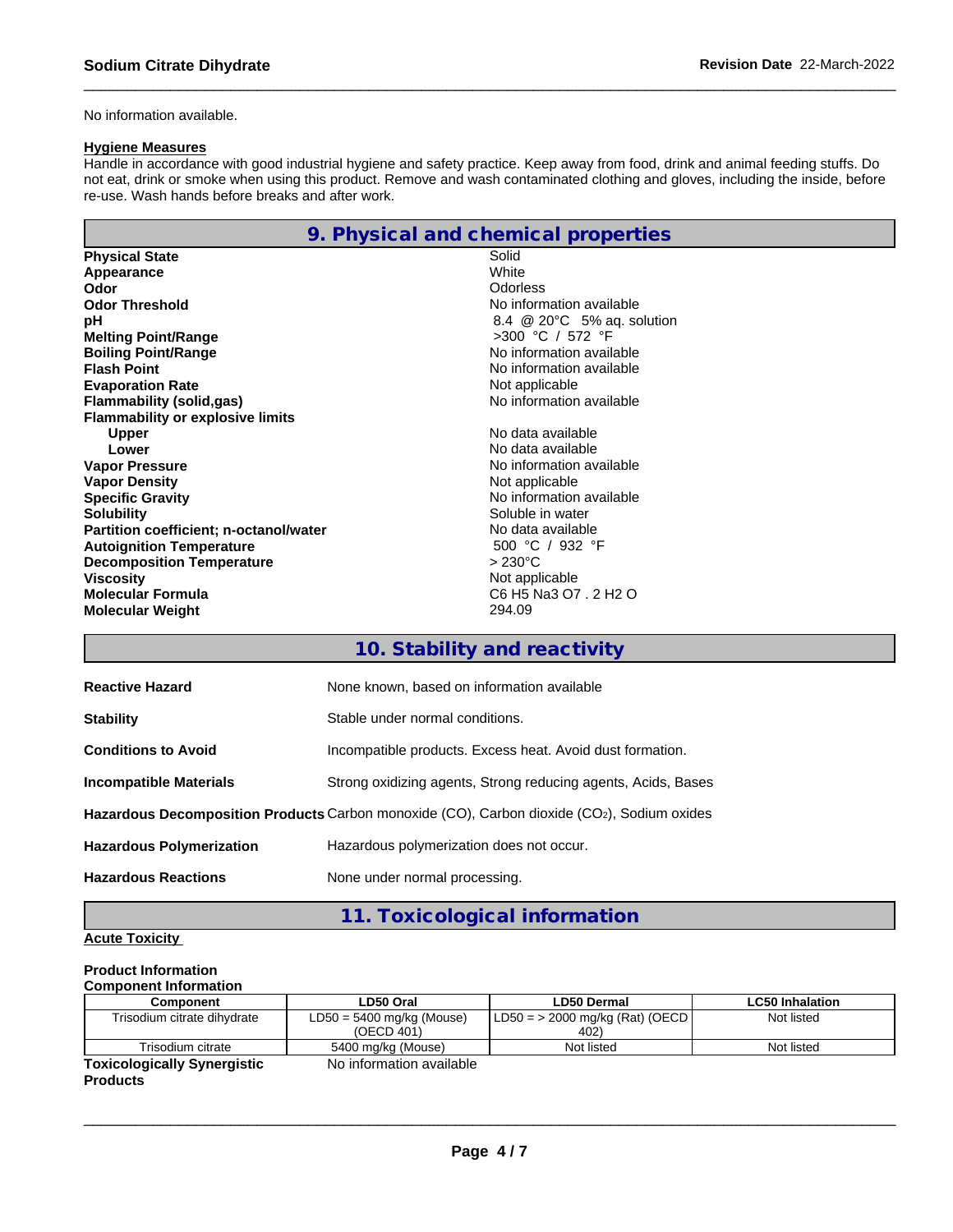## **Delayed and immediate effects as well as chronic effects from short and long-term exposure**

| <b>Irritation</b>    | May cause skin, eye, and respiratory tract irritation |
|----------------------|-------------------------------------------------------|
| <b>Sensitization</b> | No information available                              |

**Carcinogenicity** The table below indicateswhether each agency has listed any ingredient as a carcinogen.

| <b>Component</b>                                                       | <b>CAS-No</b> | <b>IARC</b>                                                    | <b>NTP</b> | <b>ACGIH</b> | <b>OSHA</b> | <b>Mexico</b> |
|------------------------------------------------------------------------|---------------|----------------------------------------------------------------|------------|--------------|-------------|---------------|
| Trisodium citrate<br>dihydrate                                         | 6132-04-3     | Not listed                                                     | Not listed | Not listed   | Not listed  | Not listed    |
| Trisodium citrate                                                      | 68-04-2       | Not listed                                                     | Not listed | Not listed   | Not listed  | Not listed    |
| <b>Mutagenic Effects</b>                                               |               | No information available                                       |            |              |             |               |
| <b>Reproductive Effects</b>                                            |               | No information available.                                      |            |              |             |               |
| <b>Developmental Effects</b>                                           |               | No information available.                                      |            |              |             |               |
| Teratogenicity                                                         |               | No information available.                                      |            |              |             |               |
| <b>STOT - single exposure</b><br><b>STOT - repeated exposure</b>       |               | None known<br>None known                                       |            |              |             |               |
| Aspiration hazard                                                      |               | No information available                                       |            |              |             |               |
| Symptoms / effects, both acute and No information available<br>delayed |               |                                                                |            |              |             |               |
| <b>Endocrine Disruptor Information</b>                                 |               | No information available                                       |            |              |             |               |
| <b>Other Adverse Effects</b>                                           |               | The toxicological properties have not been fully investigated. |            |              |             |               |
|                                                                        |               |                                                                |            |              |             |               |

**12. Ecological information**

#### **Ecotoxicity**  .

| Component                                                  | <b>Freshwater Algae</b>                                          | <b>Freshwater Fish</b>                                                                                                                                                                                                                                                | <b>Microtox</b>                                     | <b>Water Flea</b>                                  |  |  |  |  |  |  |
|------------------------------------------------------------|------------------------------------------------------------------|-----------------------------------------------------------------------------------------------------------------------------------------------------------------------------------------------------------------------------------------------------------------------|-----------------------------------------------------|----------------------------------------------------|--|--|--|--|--|--|
| Trisodium citrate                                          | Not listed                                                       | 96h (Poecilia reticulata)                                                                                                                                                                                                                                             | LC50: 18000 - 32000 mg/L, EC50 1800 - 3200 mg/L 8 h | 5600 - 10000 mg/L,<br>EC50:<br>48h (Daphnia magna) |  |  |  |  |  |  |
| <b>Persistence and Degradability</b>                       |                                                                  | Soluble in water Persistence is unlikely based on information available.                                                                                                                                                                                              |                                                     |                                                    |  |  |  |  |  |  |
| <b>Bioaccumulation/Accumulation</b>                        |                                                                  | No information available.                                                                                                                                                                                                                                             |                                                     |                                                    |  |  |  |  |  |  |
| <b>Mobility</b>                                            |                                                                  | Will likely be mobile in the environment due to its water solubility.                                                                                                                                                                                                 |                                                     |                                                    |  |  |  |  |  |  |
|                                                            |                                                                  | 13. Disposal considerations                                                                                                                                                                                                                                           |                                                     |                                                    |  |  |  |  |  |  |
| <b>Waste Disposal Methods</b>                              |                                                                  | Chemical waste generators must determine whether a discarded chemical is classified as a<br>hazardous waste. Chemical waste generators must also consult local, regional, and<br>national hazardous waste regulations to ensure complete and accurate classification. |                                                     |                                                    |  |  |  |  |  |  |
|                                                            |                                                                  | 14. Transport information                                                                                                                                                                                                                                             |                                                     |                                                    |  |  |  |  |  |  |
| <b>DOT</b><br><b>TDG</b><br><b>IATA</b><br><b>IMDG/IMO</b> | Not regulated<br>Not regulated<br>Not regulated<br>Not regulated |                                                                                                                                                                                                                                                                       |                                                     |                                                    |  |  |  |  |  |  |
|                                                            |                                                                  | 15. Regulatory information                                                                                                                                                                                                                                            |                                                     |                                                    |  |  |  |  |  |  |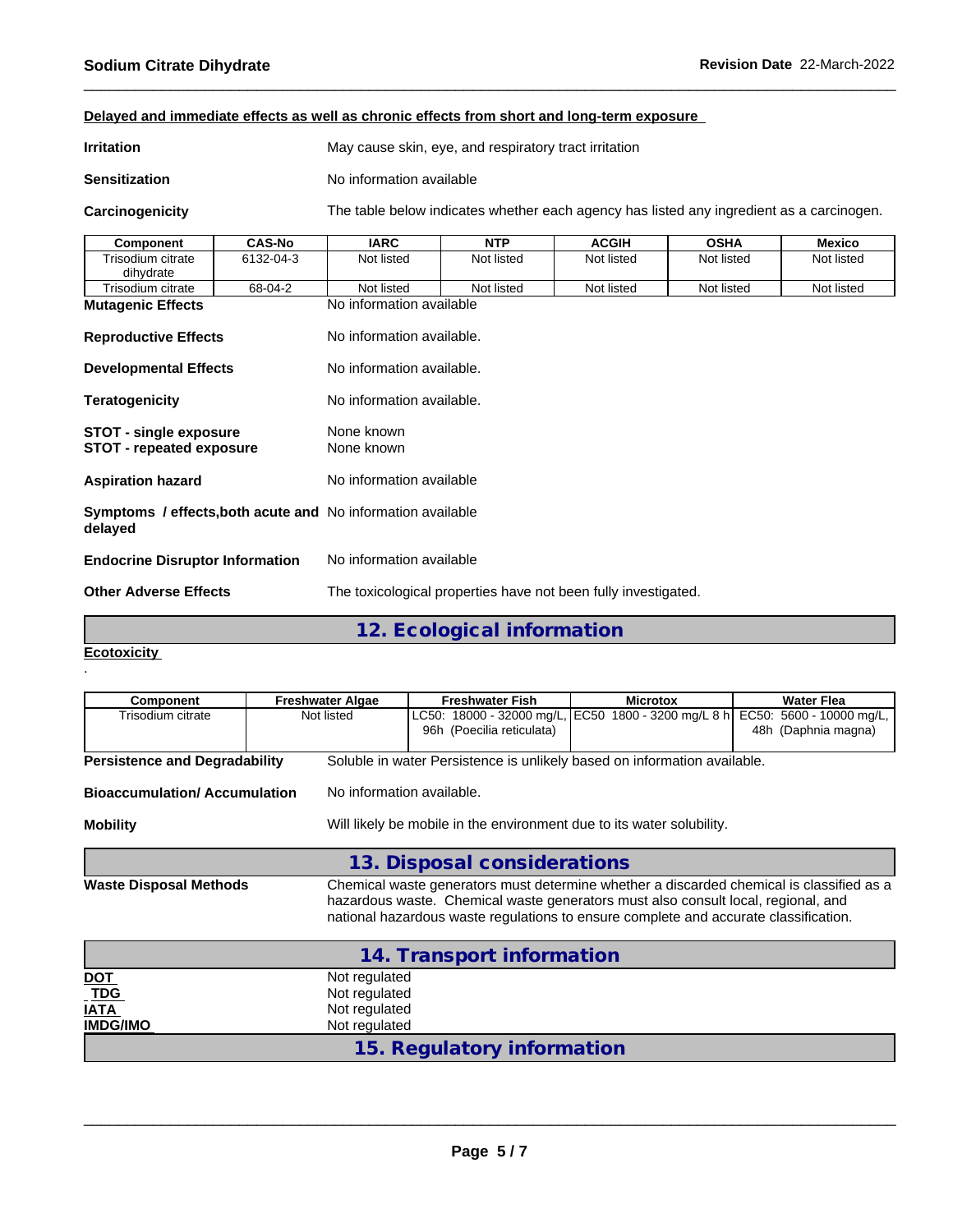#### **International Inventories**

| <b>Component</b>            | <b>CAS-No</b> | <b>DSL</b>   | <b>NDSL</b>              | <b>TSCA</b> |             | <b>TSCA Inventory</b><br>notification -<br><b>Active-Inactive</b> | <b>EINECS</b>    | <b>ELINCS</b> | <b>NLP</b>   |
|-----------------------------|---------------|--------------|--------------------------|-------------|-------------|-------------------------------------------------------------------|------------------|---------------|--------------|
| Trisodium citrate dihydrate | 6132-04-3     |              | $\overline{\phantom{a}}$ |             |             |                                                                   |                  |               |              |
| Trisodium citrate           | 68-04-2       |              |                          |             |             | <b>ACTIVE</b>                                                     | $1200 - 675 - 3$ |               |              |
|                             |               |              |                          |             |             |                                                                   |                  |               |              |
| Component                   | <b>CAS-No</b> | <b>IECSC</b> | <b>KECL</b>              | <b>ENCS</b> | <b>ISHL</b> | TCSI                                                              | <b>AICS</b>      | <b>NZIoC</b>  | <b>PICCS</b> |
| Trisodium citrate dihydrate | 6132-04-3     |              | $\overline{\phantom{a}}$ |             |             |                                                                   |                  |               |              |

Trisodium citrate 68-04-2 X KE-20843 X X X X X X

| Legend: |  |
|---------|--|
|         |  |

X - Listed '-' - Not Listed

**KECL** - NIER number or KE number (http://ncis.nier.go.kr/en/main.do)

**DSL/NDSL** - Canadian Domestic Substances List/Non-Domestic Substances List

**TSCA** - United States Toxic Substances Control Act Section 8(b) Inventory

**EINECS/ELINCS** - European Inventory of Existing Commercial Chemical Substances/EU List of Notified Chemical Substances

**IECSC** - Chinese Inventory of Existing Chemical Substances

**KECL** - Korean Existing and Evaluated Chemical Substances

**ENCS** - Japanese Existing and New Chemical Substances

**AICS** - Australian Inventory of Chemical Substances

**PICCS** - Philippines Inventory of Chemicals and Chemical Substances

#### **Canada**

SDS in compliance with provisions of information as set out in Canadian Standard - Part 4, Schedule 1 and 2 of the Hazardous Products Regulations (HPR) and meets the requirements of the HPR (Paragraph 13(1)(a) of the Hazardous Products Act (HPA)).

#### **Other International Regulations**

#### **Authorisation/Restrictions according to EU REACH**

#### **Safety, health and environmental regulations/legislation specific for the substance or mixture**

| Component                   | <b>CAS-No</b> | <b>OECD HPV</b> | <b>Persistent Organic</b><br><b>Pollutant</b> | <b>Ozone Depletion</b><br><b>Potential</b> | <b>Restriction of</b><br><b>Hazardous</b><br><b>Substances (RoHS)</b> |
|-----------------------------|---------------|-----------------|-----------------------------------------------|--------------------------------------------|-----------------------------------------------------------------------|
| Trisodium citrate dihydrate | 6132-04-3     | Not applicable  | Not applicable                                | Not applicable                             | Not applicable                                                        |
| Trisodium citrate           | 68-04-2       | _isted          | Not applicable                                | Not applicable                             | Not applicable                                                        |

| Component                   | <b>CAS-No</b> | Seveso III Directive                               | Seveso III Directive | Rotterdam               | <b>Basel Convention</b> |
|-----------------------------|---------------|----------------------------------------------------|----------------------|-------------------------|-------------------------|
|                             |               | (2012/18/EC) -                                     | (2012/18/EC) -       | <b>Convention (PIC)</b> | (Hazardous Waste)       |
|                             |               | <b>Qualifying Quantities Qualifying Quantities</b> |                      |                         |                         |
|                             |               | for Maior Accident                                 | for Safety Report    |                         |                         |
|                             |               | <b>Notification</b>                                | <b>Requirements</b>  |                         |                         |
| Trisodium citrate dihydrate | 6132-04-3     | Not applicable                                     | Not applicable       | Not applicable          | Not applicable          |
| Trisodium citrate           | 68-04-2       | Not applicable                                     | Not applicable       | Not applicable          | Not applicable          |

| 16. Other information                                                                 |
|---------------------------------------------------------------------------------------|
| <b>Regulatory Affairs</b>                                                             |
| Thermo Fisher Scientific                                                              |
| Email: EMSDS.RA@thermofisher.com                                                      |
| 09-December-2009                                                                      |
| 22-March-2022                                                                         |
| 22-March-2022                                                                         |
| This document has been updated to comply with the requirements of WHMIS 2015 to align |
|                                                                                       |